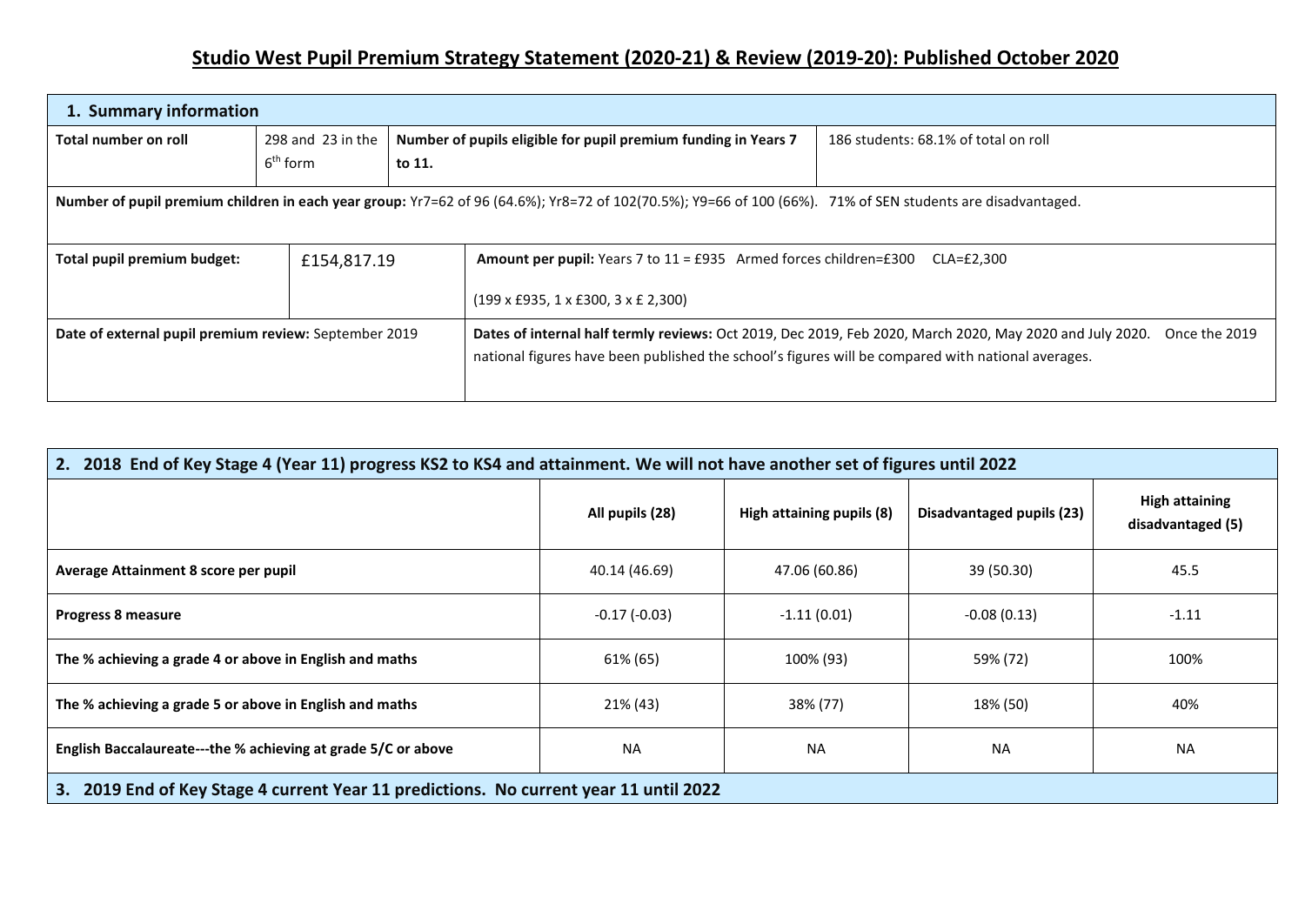|                                                         | All pupils | <b>High attaining pupils</b> | <b>Disadvantaged</b><br>pupils | <b>High attaining</b><br>disadvantaged |
|---------------------------------------------------------|------------|------------------------------|--------------------------------|----------------------------------------|
| Average Attainment 8 score per pupil                    | <b>NA</b>  |                              |                                |                                        |
| <b>Progress 8 measure</b>                               | <b>NA</b>  |                              |                                |                                        |
| The % achieving a grade 4 or above in English and Maths | <b>NA</b>  |                              |                                |                                        |
| The % achieving a grade 5 or above in English and Maths | <b>NA</b>  |                              |                                |                                        |
| The % achieving a grade 4 or above in Art               | <b>NA</b>  |                              |                                |                                        |

|                | 4. Barriers to future attainment for students eligible for pupil premium funding in 2020-2021.                                                     |
|----------------|----------------------------------------------------------------------------------------------------------------------------------------------------|
| Α.             | Stubbornly low attendance on entry of most disadvantaged children. This has been exacerbated by Covid 19.                                          |
| B.             | Disengagement and low aspirations of a significant number of pupils and their parents. This has been exacerbated by Covid 19.                      |
| $\mathsf{C}$ . | Some students have a poor work ethic and a home situation that makes it hard for them to become independent learners. This has been exacerbated by |
|                | Covid 19.                                                                                                                                          |
| D.             | Socio-economic deprivation marker – difficult home lives and the issues that then ensue including mental health problems.                          |
|                | Exacerbated by Covid 19 restrictions                                                                                                               |
| ΙE.            | Covid 19 - Remote learning - IT access and capacity linked to socio-economic deprivation factors.                                                  |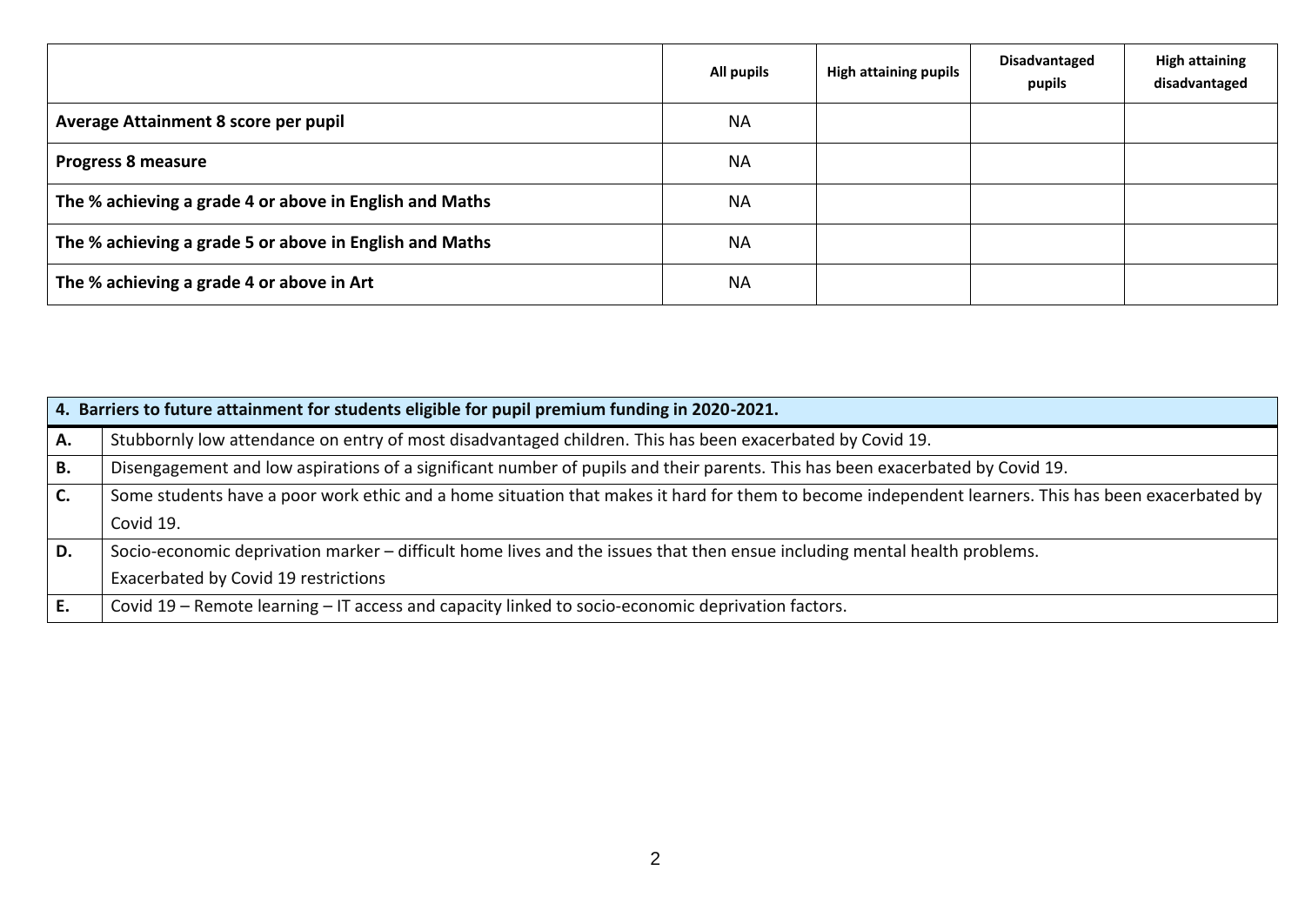|           | 5. Outcomes and success criteria for summer 2021.                                                                                                                                                                                                                                                                                                                                                                                                                                        |
|-----------|------------------------------------------------------------------------------------------------------------------------------------------------------------------------------------------------------------------------------------------------------------------------------------------------------------------------------------------------------------------------------------------------------------------------------------------------------------------------------------------|
| Α.        | Teaching: Further strengthen the quality of teaching by ensuring all teachers have very high expectations of all of their students and plan lessons that<br>fully meet the needs of their disadvantaged students. Tracker for disadvantaged students shows gap closing. Quality Assurance of T&L shows improved<br>Good & Outstanding teaching. Good quality remote learning programme in place with good engagement. QA for remote learning shows in line with QA<br>inschool learning. |
| <b>B.</b> | End of Year 7/8 KS3: Close tracking and monitoring of the progress and attainment of Year 7 & 8 students. We will aspire to ensure our disadvantaged<br>students are on track to achieve positive VA scores at the end of KS3 and subsequently positive P8 at the end of KS4. Literacy is a main component in this<br>drive for progress. Good quality remote learning programme in place with good engagement. QA for remote learning shows in line with QA inschool<br>learning.       |
| C.        | End of KS4: our disadvantaged students achieve positive Progress 8, English, Maths, Ebacc and Open Element scores. To diminish the difference between<br>our disadvantaged students and others nationally and we will aspire to close many of the gaps.                                                                                                                                                                                                                                  |
| D.        | The attendance rate of pupil premium students to improve from 95% to 96% by July 2020. (Excluding Covid 19 restricted attendance).<br>The persistent absent rate of pupil premium students to reduce from 19.5% to below 10% by July 2020. (Excluding Covid 19 restricted attendance).                                                                                                                                                                                                   |
| E.        | To significantly improve the attainment and progress of our most able pupil premium students.                                                                                                                                                                                                                                                                                                                                                                                            |
|           | Year 10: High attaining disadvantaged students to achieve positive VA and Attainment 8 scores in 2020 assessment and validated 2022 GCSE figures The<br>gap between our disadvantaged students and others nationally closes significantly                                                                                                                                                                                                                                                |

٦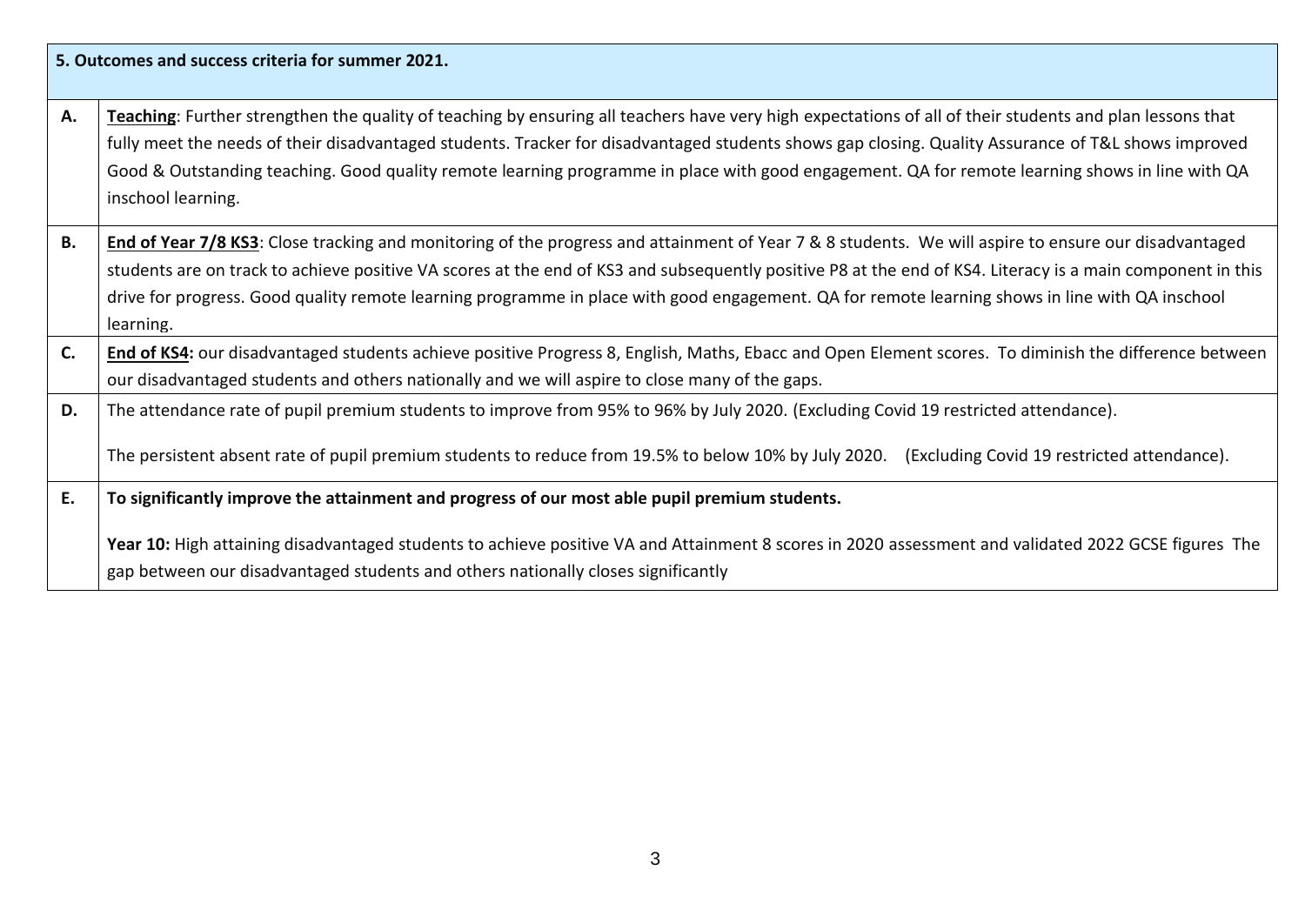## **6. Planned expenditure 2020-2021 Current budget = £187.180**

| i.                                                                                                                                                                           | Strengthen the quality of teaching and learning.                                                                                                                                                                                                                                                                                                                                                                                                                                                                                                                                                                                                                                                                                                                                                                                                                                                                                                                                                                                                                                                                                                                                                                                                                                                                                                                                                                                                                                                                                                                                                                                                                                                                                                                                                                                                                                                                                                                      | Funded from main school budget.                                                                                                                                                                                                                                                                                                                                                                                                                                                                                                                                                  |                                                                                                                                                                                                                                                                                                                                                                                                                                                  |                                      |                                                                                                                                                                                                                                                                                                                                                    |
|------------------------------------------------------------------------------------------------------------------------------------------------------------------------------|-----------------------------------------------------------------------------------------------------------------------------------------------------------------------------------------------------------------------------------------------------------------------------------------------------------------------------------------------------------------------------------------------------------------------------------------------------------------------------------------------------------------------------------------------------------------------------------------------------------------------------------------------------------------------------------------------------------------------------------------------------------------------------------------------------------------------------------------------------------------------------------------------------------------------------------------------------------------------------------------------------------------------------------------------------------------------------------------------------------------------------------------------------------------------------------------------------------------------------------------------------------------------------------------------------------------------------------------------------------------------------------------------------------------------------------------------------------------------------------------------------------------------------------------------------------------------------------------------------------------------------------------------------------------------------------------------------------------------------------------------------------------------------------------------------------------------------------------------------------------------------------------------------------------------------------------------------------------------|----------------------------------------------------------------------------------------------------------------------------------------------------------------------------------------------------------------------------------------------------------------------------------------------------------------------------------------------------------------------------------------------------------------------------------------------------------------------------------------------------------------------------------------------------------------------------------|--------------------------------------------------------------------------------------------------------------------------------------------------------------------------------------------------------------------------------------------------------------------------------------------------------------------------------------------------------------------------------------------------------------------------------------------------|--------------------------------------|----------------------------------------------------------------------------------------------------------------------------------------------------------------------------------------------------------------------------------------------------------------------------------------------------------------------------------------------------|
| <b>Desired</b><br>outcome                                                                                                                                                    | <b>Actions</b>                                                                                                                                                                                                                                                                                                                                                                                                                                                                                                                                                                                                                                                                                                                                                                                                                                                                                                                                                                                                                                                                                                                                                                                                                                                                                                                                                                                                                                                                                                                                                                                                                                                                                                                                                                                                                                                                                                                                                        | What is the evidence and<br>rationale for this choice?                                                                                                                                                                                                                                                                                                                                                                                                                                                                                                                           | How will you<br>ensure it is<br>implemented                                                                                                                                                                                                                                                                                                                                                                                                      | <b>Staff lead</b>                    | Impact                                                                                                                                                                                                                                                                                                                                             |
| <b>Ensure all</b><br>teachers are<br>planning<br>lessons that<br>fully meet the<br>needs of their<br>PPG.<br>$PPG = Learning$<br>eligible for the<br>pupil premium<br>grant. | Appointment of PP coordinator for September 2019.<br>1.<br>INSET for governors at appointed governors meeting to ensure they have<br>a good strategic overview of the impact the funding is having and can<br>challenge/support senior leaders well.<br>Further develop the teaching and learning routines and structures to<br>ensure lessons are structured to support all students well and enable<br>them to make high levels of progress.<br>Poverty Proofing audit action plan to meet findings where appropriate.<br>4.<br>CPD in morning briefing sessions; will include strategies to support,<br>5.<br>stretch and challenge PP students, led by PP Coordinator.<br>Performance management targets for student outcomes linked to pupil<br>6.<br>premium /SEND outcomes agreed by end of October for all teachers.<br>Peer observations to run alongside performance management<br>7.<br>observations. Mentoring and sharing good practice programme<br>(teaching, marking and feedback focus) to continue.<br>Continue to hold half termly "Challenge Meetings" where the SENDCO<br>8.<br>and Deputy Principal will provide advice and support to enable teachers<br>to improve the progress and attainment of their PP students on the SEND<br>register.<br>Progress of each student is discussed, and further strategies identified if<br>9.<br>students are not on track to achieve their challenging targets. Robust<br>RAG at each data harvest followed by intervention strategy signpost and<br>follow up.<br>10. Teachers network externally to moderate & standardise to ensure<br>standards are met and accurate assessment is taking place. PP<br>significantly represented in this.<br>11. Focused marking and feedback shows good dialogue and specific<br>developmental points for students to follow.<br>12. Develop a full remote learning programme with embedded QA &<br>moderation / standardising assessment. Staff training in place. | There is a need to further<br>raise teacher expectations<br>and provide more<br>stretch/challenge for our PPG<br>students, particularly<br>middle/higher ability<br>disadvantaged students.<br>We need to continue to<br>narrow the gap between our<br>PPG and others nationally.<br>Teacher / student dialogue:<br>Marking and feedback are<br>developing well and is<br>starting to impact strongly on<br>pupil outcomes across all<br>subjects.<br>Interventions are bespoke<br>and reviewed and carefully<br>monitored.<br>Remote learning coordinator<br>in place Sept 2020 | Lesson<br>observations and<br>learning walks<br>focused on PPG.<br>Close monitoring<br>through<br>challenge<br>meetings and<br>RAG data<br>harvest.<br>Morning briefings<br>and Challenge<br><b>Meetings</b><br>continue<br>Book / work<br>scrutiny.<br>Networking<br>standardised /<br>moderated work.<br>100% of students<br>have digital<br>access by January<br>2021<br>Hard copies of<br>work packs will<br>be used to<br>support reluctant | Principal<br>and Deputy<br>Principal | Autumn term: % of lessons that are:<br>25% Outstanding<br>58% Good<br>8% improving RI<br>0% Inadequate<br>Summer term: % of lessons that are:<br>33% Outstanding<br>66% Good<br>0% RI<br>0% Inadequate<br><b>Remote learning:</b><br>% engagement during periods of lock down<br>/ isolation<br>Term $1 - 40%$<br>Term $2 - 60%$<br>Term $3 - 75%$ |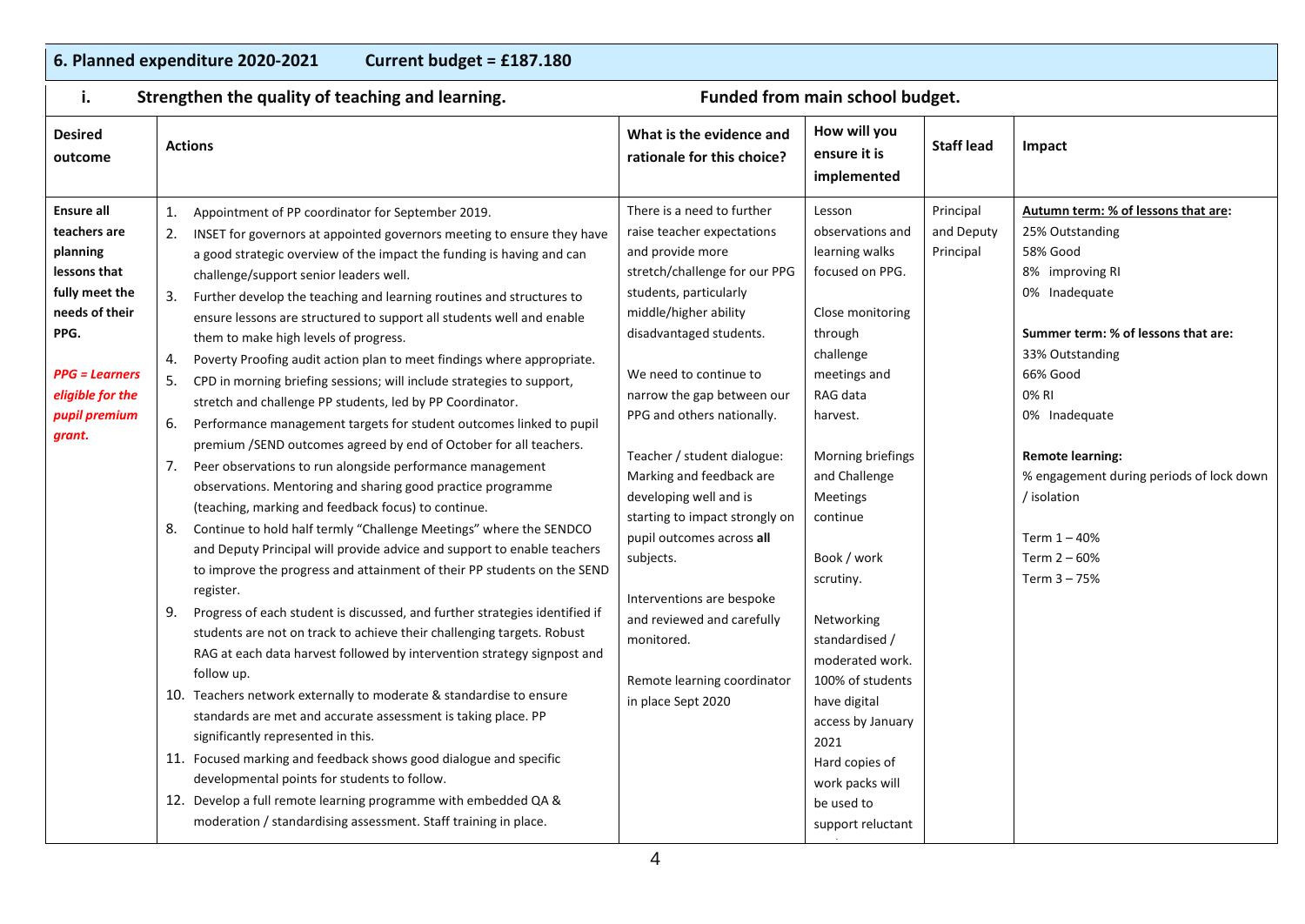|                                                                                                                                                                                                                                      | ii. Targeted support for pupil premium students.<br>Total cost = $£100,000$                                                                                                                                                                                                                                                                                                                                                                                                                                                                                                                                                                                                                                                                                                                                                                                                                                                                                                                                                                                                                                                                  |                                                                                                                                                                                                                                                                          |                                                                                              |                                                                                                               |                                                                                                                                                                                                                                                                                                                                     |  |
|--------------------------------------------------------------------------------------------------------------------------------------------------------------------------------------------------------------------------------------|----------------------------------------------------------------------------------------------------------------------------------------------------------------------------------------------------------------------------------------------------------------------------------------------------------------------------------------------------------------------------------------------------------------------------------------------------------------------------------------------------------------------------------------------------------------------------------------------------------------------------------------------------------------------------------------------------------------------------------------------------------------------------------------------------------------------------------------------------------------------------------------------------------------------------------------------------------------------------------------------------------------------------------------------------------------------------------------------------------------------------------------------|--------------------------------------------------------------------------------------------------------------------------------------------------------------------------------------------------------------------------------------------------------------------------|----------------------------------------------------------------------------------------------|---------------------------------------------------------------------------------------------------------------|-------------------------------------------------------------------------------------------------------------------------------------------------------------------------------------------------------------------------------------------------------------------------------------------------------------------------------------|--|
| <b>Desired outcome</b>                                                                                                                                                                                                               | <b>Actions</b>                                                                                                                                                                                                                                                                                                                                                                                                                                                                                                                                                                                                                                                                                                                                                                                                                                                                                                                                                                                                                                                                                                                               | What is the evidence and<br>rationale for this choice?                                                                                                                                                                                                                   | How will you<br>ensure it is<br>implemented well?                                            | <b>Staff lead</b>                                                                                             | Impact                                                                                                                                                                                                                                                                                                                              |  |
| <b>MATHS</b><br>PP students achieve a<br>positive VA. Gaps in<br>learning from poor<br>attendance and non-<br>engagement are<br>addressed at KS3.<br>The gap between our PP<br>students and national<br>others closes significantly. | Diagnostic profiling to identify gaps in learning through testing on entry<br>1.<br>and end of year testing. Yr 7-9.<br>Specific focus on PP students who are tracked and monitored by PP<br>2.<br>Coordinator.<br>Additional CPD for maths teacher on pace, challenge and marking.<br>3.<br>Challenge meetings chaired by Principal/Deputy Principal focus on<br>4.<br>progress in English and maths and the impact of interventions.<br>5.<br>Weekly CPD at the morning briefings with a focus on pace, questioning,<br>level of challenge etc.<br>6.<br>Continue with 1 to 1 support after school, at weekends and in school<br>holidays to boost progress of targeted students as intervention.<br>Implement new scheme of work for Years 7&8 and new assessment<br>7.<br>procedures.<br>Year 9 begin GCSE Maths & English creating 3 year KS4.<br>8.<br>9.<br>Better links with local primary schools to prevent dip in year 7 learning eg<br>liaise with them on how they deliver maths and English.<br>Embed Maths Watch / MyMaths online numeracy programme.<br>10.<br>11. Year 7 & 8 numeracy programme. Focus on numeracy mastery. | Maths VA is positive & shows<br>exponential progress for<br>significant number of students.<br>Continue to raise the profile of<br>Maths and close the significant<br>gaps in prior learning.<br>Further improve the profile of<br>Maths & link to the place of<br>work. | QA - Lesson<br>observations,<br>learning walks and<br>book scrutiny.<br>Pupil voice surveys. | <b>New Maths</b><br>teacher<br>appointed<br>with<br>significant<br>experience &<br>excellent<br>track record. | 100% Maths teaching Good or better.<br>50% Maths teaching Outstanding.<br>All disadvantaged students on target or in line<br>for diagnostic intervention.<br>100% attendance at intervention classes.<br>Engagement with remote / independent<br>learning programme is at<br>Term $1 - 40%$<br>Term $2 - 60%$<br>Term $3 - 75%$     |  |
| <b>ENGLISH</b><br>PP students achieve a<br>positive score. The gap<br>between our PP students<br>and national others closes<br>significantly.                                                                                        | to 9 See above.<br>1<br>Provide a reading bookcase in every room and pilot e-readers to improve<br>6.<br>reading skills and frequency.<br>Embed Achieve 3000 online literacy programme to build language skills.<br>7.<br>8.<br>Continue with theatre trips linked to class texts to enhance<br>understanding.<br>Year 7 & 8 curriculum written around "The Novel". Focus on vocabulary<br>mastery.<br>Literacy focus in all subjects - word-rich initiative.<br>9.<br>Literacy morning tutor time focus.<br>10.<br>Embed Remote learning / independent learning programme for English.<br>11.<br>12. Increase Ereader capacity.                                                                                                                                                                                                                                                                                                                                                                                                                                                                                                             | Need to maintain the strong<br>progress that was praised by the<br>Ofsted inspectors.<br>Significant low levels of literacy<br>on entry. Exponential increase in<br>RA sustained.                                                                                        | QA - Lesson<br>observations,<br>learning walks and<br>book scrutiny.<br>Pupil voice surveys. | Key Stage 3<br>Lead &<br>Deputy<br>Principal                                                                  | 100% English teaching Good or better.<br>75% English teaching Outstanding.<br>All disadvantaged students on target or in line<br>for diagnostic intervention.<br>100% attendance on intervention classes.<br>Engagement with remote / independent<br>learning programme is at<br>Term $1 - 40%$<br>Term $2 - 60%$<br>Term $3 - 75%$ |  |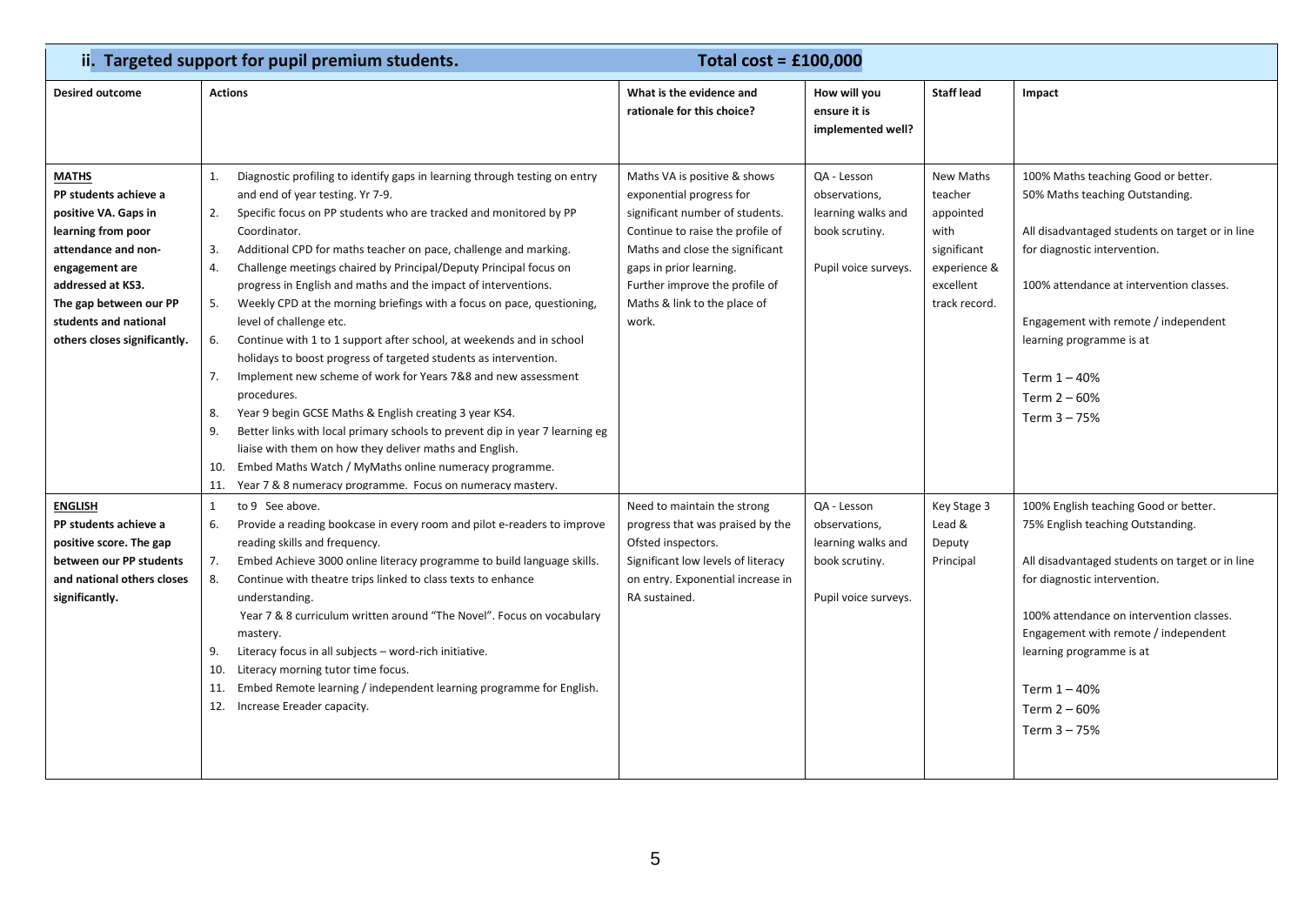| <b>ALL SUBJECTS</b><br>PP students achieve<br>positive VA. The gap<br>between our PP<br>students and<br>national others<br>closes significantly.                              | 5.<br>6.<br>7.       | Strong and accountable focus on PP students<br>1. All teachers to plan and deliver lessons that stretch and<br>challenge ALL their PP students.<br>2. Remote / independent learning embedded across all<br>subjects.<br>3. All teachers to ensure their feedback and marking impacts<br>strongly on PP progress and attainment. Feedback must be<br>specific and stretching. Intervention must be bespoke and<br>swift with review and planning.<br>4. All teachers celebrate success at every opportunity and<br>ensure their learning walls celebrate their students'<br>achievements and support learning well.<br>All subjects closely monitored through RAG data harvest<br>and subsequent challenge meetings.<br>Full intervention programme in place for all subjects.<br>Subjects causing concern subject to closer scrutiny &.<br>support | Drive for parity across all<br>subjects.                                                                                                                                   | QA - Lesson<br>observations,<br>learning walks<br>and book<br>scrutiny.<br>Pupil voice<br>surveys. | KS3 Lead<br>Principal<br>and Deputy<br>Principal  | Autumn term % of lessons that are:<br>25% Outstanding<br>58% Good<br>8% improving RI<br>0% Inadequate<br>Summer term% of lessons that are:<br>33% Outstanding<br>66% Good<br>0% RI<br>0% Inadequate<br>All disadvantaged students on target<br>or in line for diagnostic intervention.<br>75% attendance on intervention<br>classes<br>75% engagement with remote<br>learning |
|-------------------------------------------------------------------------------------------------------------------------------------------------------------------------------|----------------------|----------------------------------------------------------------------------------------------------------------------------------------------------------------------------------------------------------------------------------------------------------------------------------------------------------------------------------------------------------------------------------------------------------------------------------------------------------------------------------------------------------------------------------------------------------------------------------------------------------------------------------------------------------------------------------------------------------------------------------------------------------------------------------------------------------------------------------------------------|----------------------------------------------------------------------------------------------------------------------------------------------------------------------------|----------------------------------------------------------------------------------------------------|---------------------------------------------------|-------------------------------------------------------------------------------------------------------------------------------------------------------------------------------------------------------------------------------------------------------------------------------------------------------------------------------------------------------------------------------|
| <b>MOST ABLE</b><br>The gap between our<br>middle and high<br>attaining<br>disadvantaged<br>students and others<br>nationally (not<br>disadvantaged)<br>closes significantly. | 5.<br>6.<br>7.<br>8. | 1. Update the most able register, adding and tracking<br>potential high attaining PP students.<br>2. Progress of these students discussed in the daily briefings<br>and "Challenge Meetings."<br>3. Continue to coach and mentor our more able<br>disadvantaged students.<br>4. University visits and information about and support with<br>UCAS applications and apprenticeship applications eg<br>mock interviews.<br>Mastery group developed for most able Year 7 & 8 in all<br>subjects.<br>1:1 Coaching<br>PP Coordinator to ensure barriers to success for PP<br>students are lessened, including practical help.<br>Remote / independent learning embedded across all<br>subiects with 100% engagement.                                                                                                                                     | We are committed to<br>ensuring that high<br>attaining disadvantaged<br>students do not miss<br>opportunities because of<br>the significant social<br>barriers that exist. | QA - Lesson<br>observations,<br>learning walks<br>and book<br>scrutiny.<br>Pupil voice<br>surveys. | KS 3 Lead<br>Principal<br>and Deputy<br>Principal | Most able & potential HA students<br>all on target each data capture.<br>Those who are not are targeted for<br>specific HA diagnostic intervention<br>classes. 100% attendance at these<br>classes.<br>100% engagement with remote<br>learning.                                                                                                                               |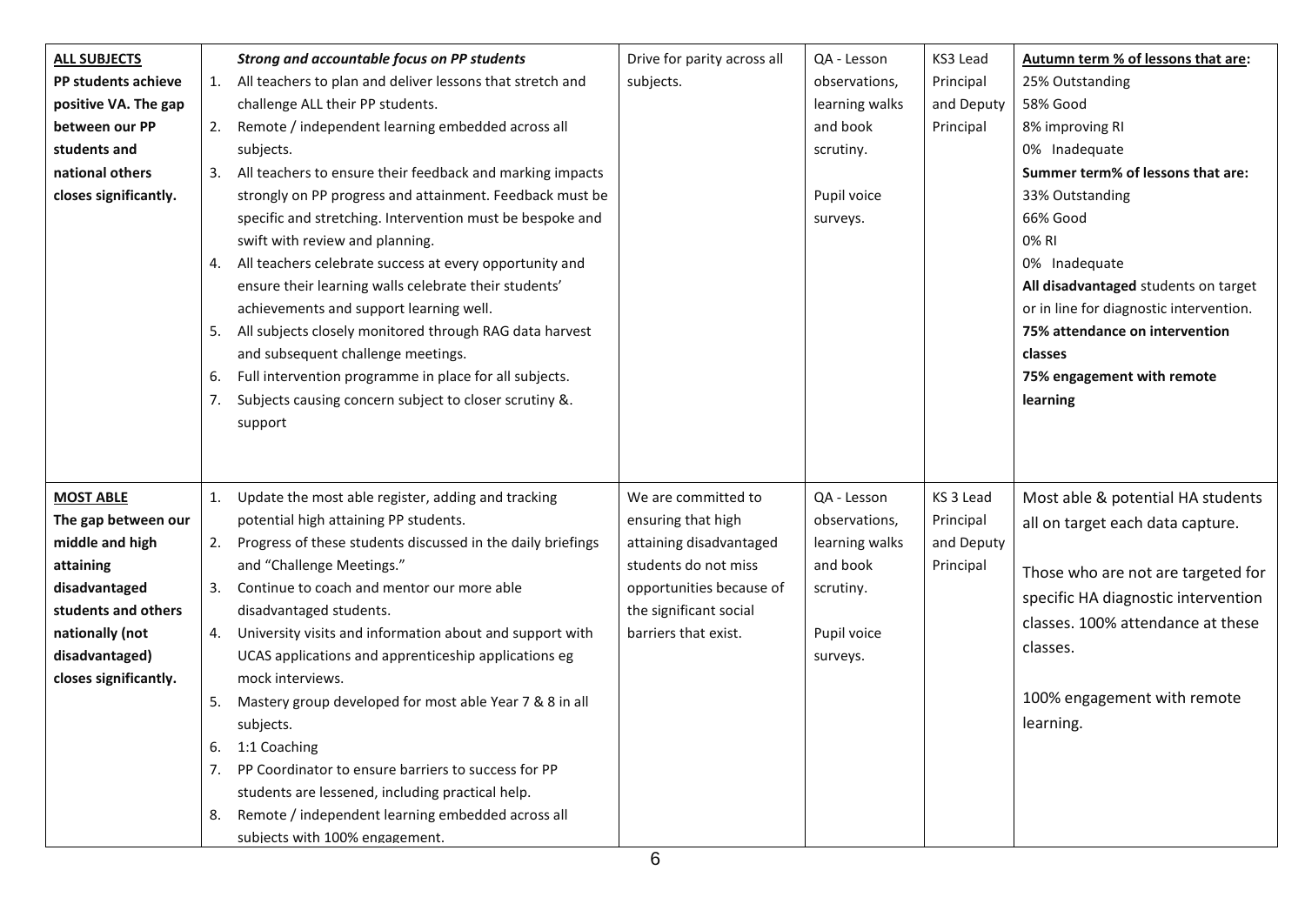| iii.                                                                                                                                                               | Other approaches to raise the attainment and progress of pupil premium students.<br>Total cost = $£87,180$                                                                                                                                                                                                                                                                                                                                                                                                                                                                                                                                                                                                                                                                                                                                                                                                                                                                                                                                                                                                                                                                                                                                                                                                                                                                                                                                                                                                                                                                                                                                                                                                                                                                                                                                                                                                                         |                                                                                                                            |                                                                                                         |                                                    |                                                                                                                                                                                                                                |  |
|--------------------------------------------------------------------------------------------------------------------------------------------------------------------|------------------------------------------------------------------------------------------------------------------------------------------------------------------------------------------------------------------------------------------------------------------------------------------------------------------------------------------------------------------------------------------------------------------------------------------------------------------------------------------------------------------------------------------------------------------------------------------------------------------------------------------------------------------------------------------------------------------------------------------------------------------------------------------------------------------------------------------------------------------------------------------------------------------------------------------------------------------------------------------------------------------------------------------------------------------------------------------------------------------------------------------------------------------------------------------------------------------------------------------------------------------------------------------------------------------------------------------------------------------------------------------------------------------------------------------------------------------------------------------------------------------------------------------------------------------------------------------------------------------------------------------------------------------------------------------------------------------------------------------------------------------------------------------------------------------------------------------------------------------------------------------------------------------------------------|----------------------------------------------------------------------------------------------------------------------------|---------------------------------------------------------------------------------------------------------|----------------------------------------------------|--------------------------------------------------------------------------------------------------------------------------------------------------------------------------------------------------------------------------------|--|
| <b>Desired</b><br>outcome                                                                                                                                          | <b>Actions</b>                                                                                                                                                                                                                                                                                                                                                                                                                                                                                                                                                                                                                                                                                                                                                                                                                                                                                                                                                                                                                                                                                                                                                                                                                                                                                                                                                                                                                                                                                                                                                                                                                                                                                                                                                                                                                                                                                                                     | What is the<br>evidence and<br>rationale for this?                                                                         | How will you<br>ensure it is<br>implemented                                                             | <b>Staff lead</b>                                  | Impact                                                                                                                                                                                                                         |  |
| <b>ATTENDANCE Identify</b><br>& remove barriers<br>preventing students<br>from attending the<br>academy.<br><b>PPG</b> attendance<br>improves to<br>95% or better. | Develop the role of the form tutor to support swift and proactive<br>1.<br>intervention with individuals and families.<br>Increase tutor time tor Lit / Num & pastoral care.<br>2.<br>Further develop specific strategies for hard to reach families eg home visits,<br>3.<br>transport to school and team around the child meetings. Use of family<br>liaison officer from Clennel Solutions.<br>Attendance Board will continue where we list all students' attendance and<br>4.<br>colour code it; board updated every half term and focus groups identified<br>from this.<br>Attendance review meetings organised with parents of poor attenders,<br>-5.<br>emphasis on the lack of progress in English, Maths etc.<br>Attendance rewards Improved attendance rewards (certificate, stationery,<br>6.<br>confectionery and end of term trips) for pupils who manage to improve<br>their attendance awarded every half term. 100% certificates awarded<br>every half term. Weekly attendance discussed in assemblies and best class<br>awarded with a cup/bag of sweets to share.<br>Attendance strategies to include remote / independent learning<br>7.<br>engagement.<br>Holidays taken in term time not authorised. Penalty fines and court action<br>8.<br>if required.<br>Termly attendance letters to emphasise the importance of good<br>9.<br>attendance.<br>10. Local employers to talk in assemblies about their attendance expectations<br>for their employees and how they do not tolerate poor attendance in the<br>workplace. Local company to sponsor/present our attendance rewards.<br>Best work placements go to the best attenders.<br>11. Half termly academic reports with sentences linking progress to<br>attendance.<br>12. Will require medical evidence for students at risk of becoming PA.<br>13. Coaching and 1:1 sessions - to support during Covid crisis - focus on<br>attendance & engagement. | A significant number of PP<br>students have high absence<br>rates which are affecting<br>their progress and<br>attainment. | Close monitoring of<br>attendance officer &<br>work.<br>Half termly reviews and<br>subsequent planning. | <b>Deputy Principal</b><br>& Attendance<br>Officer | Exc;uding Covid restricte attendance<br>October 2020<br>PPG attendance rate = 91.5%<br>December 2020<br>PPG attendance rate = 93%<br><b>March 2021</b><br>PPG attendance rate = 94%<br>2021 closes<br>PPG attendance rate= 95% |  |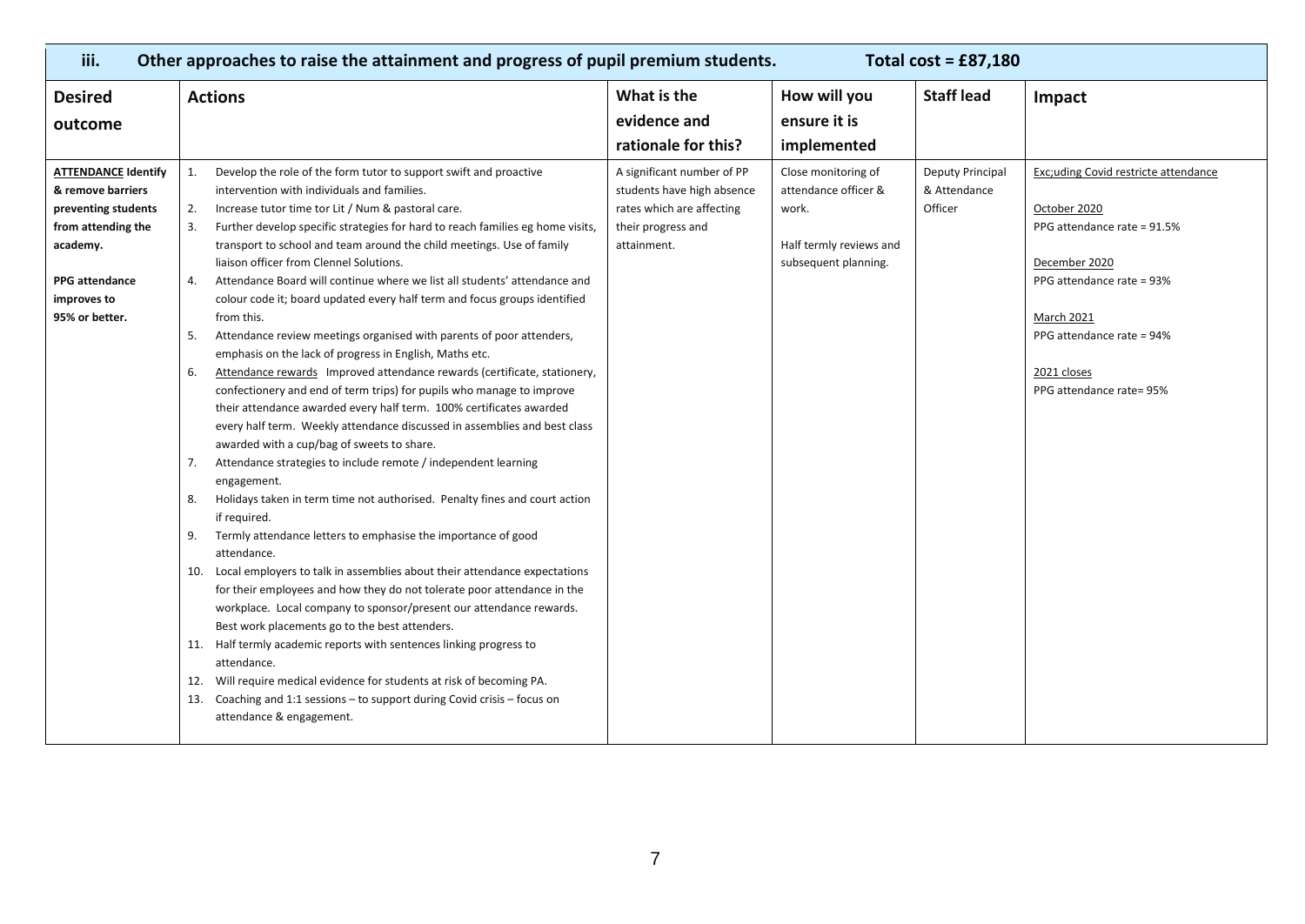| <b>FURTHER IMPROVE</b><br><b>BEHAVIOUR FOR</b><br><b>LEARNING</b><br>Good or better<br>engagement and<br>behaviour from all<br><b>PPG students enabling</b><br>them to make<br>progress in lessons. | 1.<br>2.<br>3.<br>4.<br>5.<br>6.<br>7. | Appoint Behaviour Lead - full training for PP students and strategies.<br>Ensure all teachers have very high expectations and encourage outstanding<br>behaviour and positive attitudes to learning.<br>After every exclusion there will be a reintegration meeting with a senior<br>leader and the student will be placed on report.<br>Clear support plans in place for any PPG student who is not demonstrating<br>positive engagement or behaviour. Support plan in place to help the<br>student improve.<br>More regular learning conversations with parents, including those relating<br>to homework which will be publicised via our website.<br>Substantial rewards programme & cash-in system.<br>Breakfast club / Book & Bagel tutor time as many students skip breakfast.<br>Making student lesson ready. Fruit in every tutor room.                                                                                                                                                                                                                                                                                                                                                    | Good behaviour and positive<br>attitudes to learning help<br>pupils to make good<br>progress.                                     | Learning walks.<br>Behaviour log show<br>reduced incidents over<br>time.<br>FTE & PEX figures are<br>low.                       | Deputy Principal                                                                                                                 | Behaviour log shows a reduction of 10%<br>incidents during the autumn term.<br>Fixed term exclusions have been reduced by<br>10% during the autumn term. |
|-----------------------------------------------------------------------------------------------------------------------------------------------------------------------------------------------------|----------------------------------------|----------------------------------------------------------------------------------------------------------------------------------------------------------------------------------------------------------------------------------------------------------------------------------------------------------------------------------------------------------------------------------------------------------------------------------------------------------------------------------------------------------------------------------------------------------------------------------------------------------------------------------------------------------------------------------------------------------------------------------------------------------------------------------------------------------------------------------------------------------------------------------------------------------------------------------------------------------------------------------------------------------------------------------------------------------------------------------------------------------------------------------------------------------------------------------------------------|-----------------------------------------------------------------------------------------------------------------------------------|---------------------------------------------------------------------------------------------------------------------------------|----------------------------------------------------------------------------------------------------------------------------------|----------------------------------------------------------------------------------------------------------------------------------------------------------|
| <b>ENRICHMENT AND</b><br><b>RAISING ASPIRATIONS</b>                                                                                                                                                 | 1.<br>2.<br>3.<br>4.<br>5.<br>6.<br>7. | Continue to remove financial barriers to learning by paying for or<br>subsidising residentials, enrichment trips, Duke of Edinburgh Award<br>scheme, business dress, work clothing for placements, the work placements<br>programme, breakfasts & enhanced healthy lunch drive.<br>Further improve the motivational environment so that it celebrates the<br>success of all students, including PPG.<br>New activities to promote positive school culture – Fright Night / Word Wall<br>competition / Christmas doors / Choir visits / Production etc.<br>Develop highly effective aspirations programmes. All PP students will take<br>part in at least one aspirations programme throughout the school year.<br>This will ensure they are either engaging with top universities or successful<br>businesses. There will be a focus on success and personal action plans.<br>Years 7 & 8 Enterprise programme developed<br>Highly successful Yr 9 work placements / experience scheme.<br>High quality careers advise from our dedicated Business Engagement<br>Manager.<br>DT Projects for engagement.<br>Alternative / work experience.<br>Covid restriction have significant impact on visits. | Some PP students have low<br>aspirations. On entry they<br>often have a poor work ethic<br>and do not "believe in<br>themselves". | Track enrichment<br>activities.<br>Student voice surveys in<br>September and July to<br>see if aspirations have<br>been raised. | All teachers,<br>Principal and<br>Deputy Principal<br>to QA learning<br>environment.<br><b>Business</b><br>Engagement<br>Manager | Yr 9 Feedback from employers and students:<br><b>Student Voice</b>                                                                                       |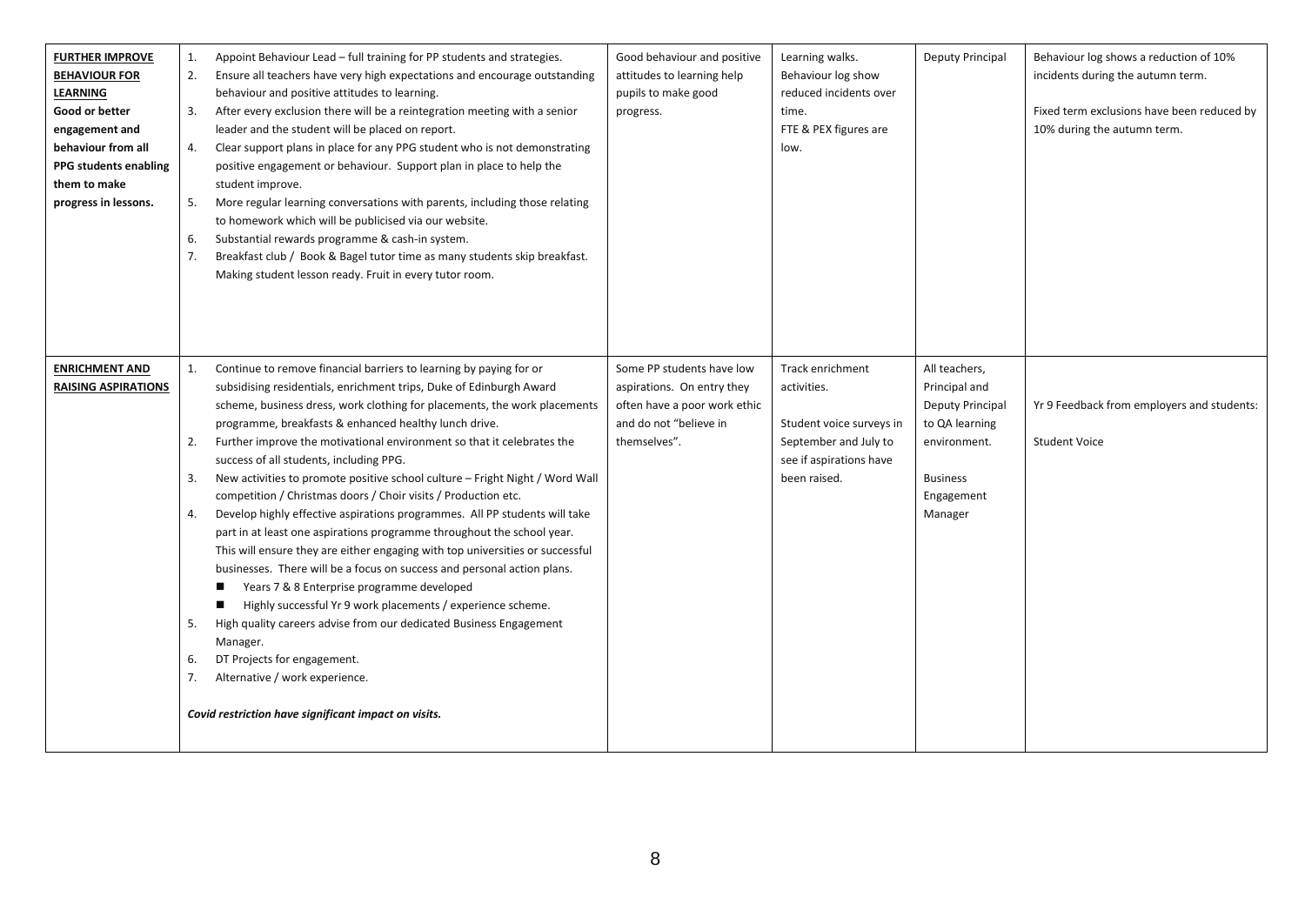| 7. Review of expenditure for 2019/20                    |                                                                                                                                                                                                                                                                                                                                                                                                                                                                                                                                                                                                                                                                                                                                                                                                                                                                                                                                                              | Total pupil premium budget = £154,817.19                                                                                                                                                                                                                                                                                   |                                                                                                                                                                                                                                                 |  |  |  |  |  |
|---------------------------------------------------------|--------------------------------------------------------------------------------------------------------------------------------------------------------------------------------------------------------------------------------------------------------------------------------------------------------------------------------------------------------------------------------------------------------------------------------------------------------------------------------------------------------------------------------------------------------------------------------------------------------------------------------------------------------------------------------------------------------------------------------------------------------------------------------------------------------------------------------------------------------------------------------------------------------------------------------------------------------------|----------------------------------------------------------------------------------------------------------------------------------------------------------------------------------------------------------------------------------------------------------------------------------------------------------------------------|-------------------------------------------------------------------------------------------------------------------------------------------------------------------------------------------------------------------------------------------------|--|--|--|--|--|
| <b>Previous Academic Year</b>                           |                                                                                                                                                                                                                                                                                                                                                                                                                                                                                                                                                                                                                                                                                                                                                                                                                                                                                                                                                              |                                                                                                                                                                                                                                                                                                                            |                                                                                                                                                                                                                                                 |  |  |  |  |  |
| <b>Desired outcome</b>                                  | <b>Actions</b>                                                                                                                                                                                                                                                                                                                                                                                                                                                                                                                                                                                                                                                                                                                                                                                                                                                                                                                                               | <b>Estimated impact:</b> Did you meet the<br>success criteria? Include impact on pupils<br>not eligible for PP, if appropriate.                                                                                                                                                                                            | <b>Lessons learned</b><br>(and whether you will<br>continue with this<br>approach)                                                                                                                                                              |  |  |  |  |  |
|                                                         | i. Targeted support for pupil premium students.<br>Total cost = $£86,600$                                                                                                                                                                                                                                                                                                                                                                                                                                                                                                                                                                                                                                                                                                                                                                                                                                                                                    |                                                                                                                                                                                                                                                                                                                            |                                                                                                                                                                                                                                                 |  |  |  |  |  |
| Improve academic progress,<br>attainment and behaviour. | 1 to 1 study support & intervention for students to plug skills gaps and maximise engagement.<br>1.<br>Also, targeted group interventions. Coaching sessions including target groups. Coaching & 1:1<br>sup[port through Covid 19.<br>CATS and reading age tests to inform intervention and teaching strategies. Full GL assessment<br>2.<br>testing for Maths / Science & English. Moderation programme for standardising work. Staff<br>training for exam board specific crtieria. Added testing following lockdown, Covid 19.<br>Mastery classes and subject specific independent study resources purchased.<br>3.<br>Reward fund for subject areas to reward and encourage students.<br>4.<br>Alternative curriculum / work experience / curriculum enhancement. Curriculum delivery using<br>-5.<br>Oak training during half term, Easter and Summer break. Students will gain 2 GCSE's through Oak<br>training. Support following lockdown & catch up. | 1 to 1 support has given students high quality support<br>and secured a 100% engagement. RA progress is<br>exponential. Good study resources and support have<br>improved our exam results. (No Year 11 validated data<br>but TA and standardising using external support show<br>current Year 10 on target for P8 of 0.8) | These strategies will continue<br>as they are highly successful.<br>We do not have a Year 11<br>cohort so added strategies and<br>plans to improve academic<br>progress through<br>enhancement of skills &<br>independent skills in particular. |  |  |  |  |  |
|                                                         | ii Other approaches to improve the attainment and progress of pupil premium students.                                                                                                                                                                                                                                                                                                                                                                                                                                                                                                                                                                                                                                                                                                                                                                                                                                                                        | Total cost = $£68,218$                                                                                                                                                                                                                                                                                                     |                                                                                                                                                                                                                                                 |  |  |  |  |  |
| Lower absence rates to improve<br>attainment            | Attendance officer working with pastoral team to strengthen links with families. Strengthened external<br>links.                                                                                                                                                                                                                                                                                                                                                                                                                                                                                                                                                                                                                                                                                                                                                                                                                                             | Attendance of individual PP students has improved<br>significantly.                                                                                                                                                                                                                                                        | To further improve attendance<br>new strategies to be<br>introduced.                                                                                                                                                                            |  |  |  |  |  |
|                                                         | Incentives provided to encourage students to improve their attendance and chances of academic<br>success.                                                                                                                                                                                                                                                                                                                                                                                                                                                                                                                                                                                                                                                                                                                                                                                                                                                    | Better engagement with families causing concern.<br>Improved PA figures. Improved engagement with<br>school refusers.                                                                                                                                                                                                      | Strengthen family liaison using<br>external support and other                                                                                                                                                                                   |  |  |  |  |  |
|                                                         | Pastoral support for Attendance Officer from Clennel Solutions - family liaison.<br>Covid 19 added support for engagement with remote learning.                                                                                                                                                                                                                                                                                                                                                                                                                                                                                                                                                                                                                                                                                                                                                                                                              | Typical PA figures for Feb 12.2 where national was<br>13.7.                                                                                                                                                                                                                                                                | avenues.                                                                                                                                                                                                                                        |  |  |  |  |  |
|                                                         |                                                                                                                                                                                                                                                                                                                                                                                                                                                                                                                                                                                                                                                                                                                                                                                                                                                                                                                                                              |                                                                                                                                                                                                                                                                                                                            |                                                                                                                                                                                                                                                 |  |  |  |  |  |